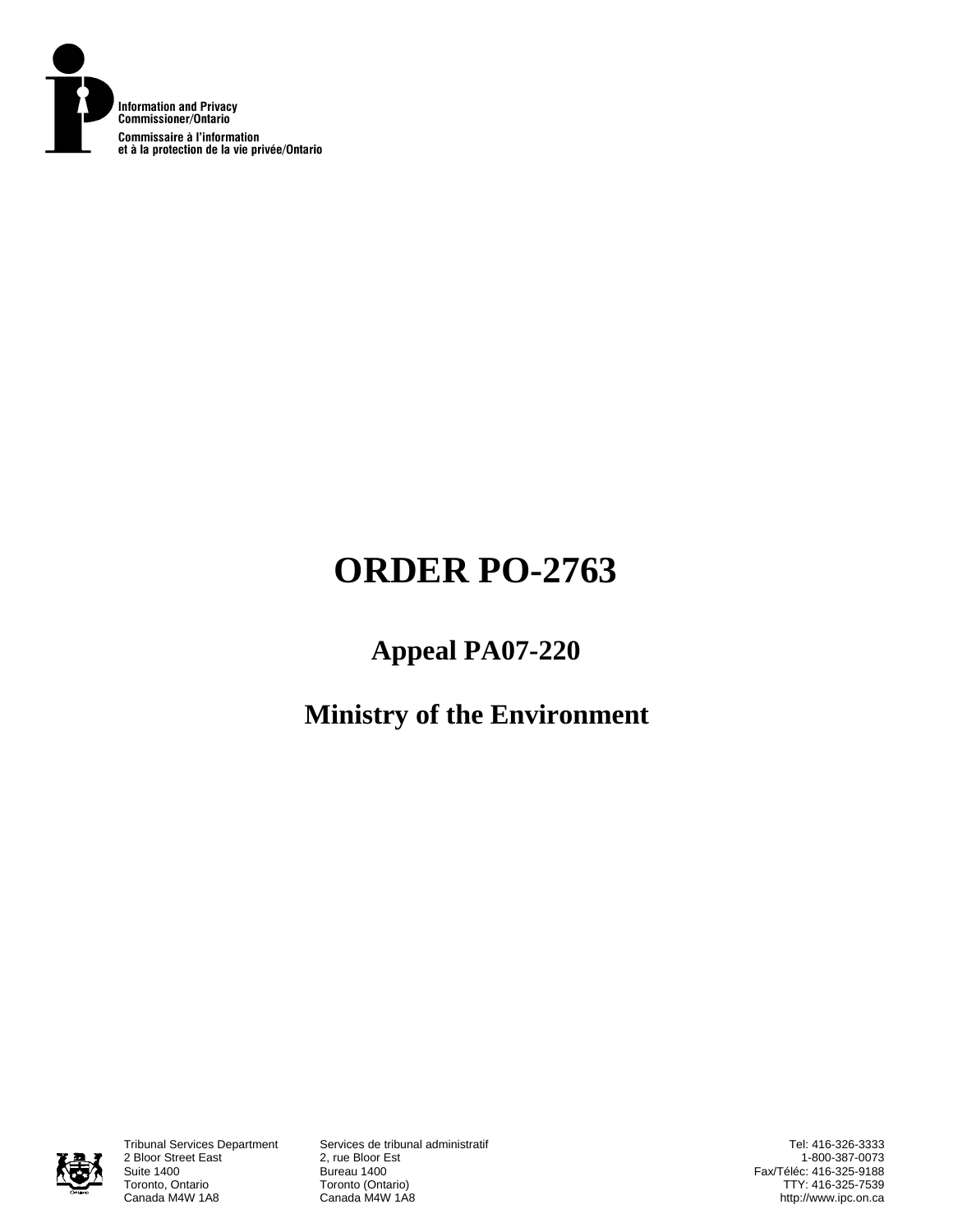## **BACKGROUND:**

This appeal arises in the context of the leak of trichloroethylene (called "TCE") from a facility into neighbouring properties. The TCE had contaminated the local groundwater and a potential health hazard may exist due to the movement of contaminant vapours from the groundwater into the basements of nearby homes.

In an effort to implement a remediation plan, the appellant (the affected party and owner of the facility) retained an environmental consultant to assist with the testing of indoor air quality of homes in the area. Various reports have been submitted by both the appellant and its consultants to the Ministry of the Environment (the Ministry) staff to consider and deal with the contamination.

The records which are the subject matter of this appeal contain information which is the result of technical studies by the appellant's chief consulting firm. The records include the results of a number of tests which were required to ascertain the amount of contamination that exists in the groundwater, soil and air as well as the remediation strategies undertaken.

## **NATURE OF THE APPEAL:**

The Ministry initially received a request under the *Freedom of Information and Protection of Privacy Act* (the *Act*) for access to the following information:

…for all communications pertaining to [a specified location] and TCE contamination emanating from that location, including:

- a. All correspondence and attachments, regardless of whether in electronic paper or other form, to and from [first named company] and [second named company] including its agents, engineers, consultants with respect to the TCE contamination (or other compounds) of [above-stated location] and the related contamination of adjacent properties and/or groundwater, including:
	- a) all test results; and
	- b) all reports regarding possible site remediation and specific remediation to specific properties.
- b. All Ministry of Environment (MOE) reports, correspondence and documents relating to the contamination of [above-stated location] regardless of whether in electronic, paper or other form.

The Ministry subsequently received two similar requests from the requester and chose to process the three requests as one. As a result, the scope of request was expanded to include records up to July 2006.

After having notified the company (the affected party) and considering its submission, the Ministry issued a final decision granting partial access to the records, to the requester. In its letter to the affected party, the Ministry advised that access had been denied to portions of the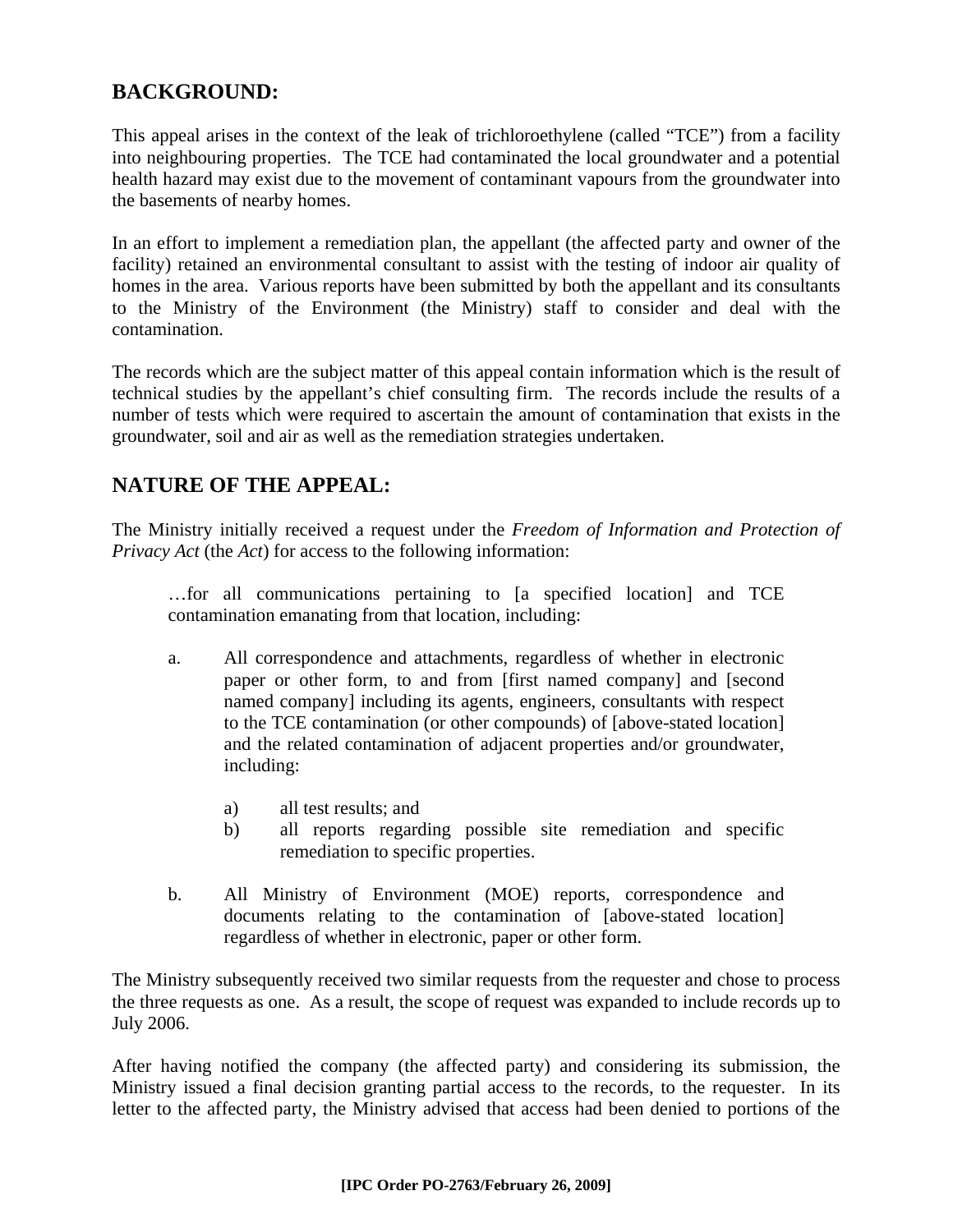records pursuant to sections  $13(1)$  (advice to government),  $17(1)(a)$  and (c) (third party information), 19(a) and (b) (solicitor client privilege), 21(1)(f) (personal privacy) and 22 (publicly available) of the *Act*.

The Ministry further advised that it elected not to apply section  $17(1)(b)$  to the records, and that some portions of the records such as officer notebooks have been removed as being nonresponsive to the request.

The affected party (now the appellant) appealed the Ministry's decision to grant access to the responsive records.

During mediation, the mediator contacted the original requester who confirmed that she is not, at this time, appealing the Ministry's decision to deny access to parts of the responsive records. The original requester took the position that she can only make a decision as to whether or not to appeal the Ministry's decision upon receipt of the severed records.

The appellant clarified that he is appealing the Ministry's decision to disclose information pertaining to the homeowners and some proprietary information, relying on sections 17(1)(b) and (c) and 21(1) of the *Act*. The appellant also pointed out that some records contain homeowners' names which should not be disclosed to the requester.

After discussions with the mediator, the Ministry explained that the homeowners' names contained in the documents outlined on page 6 of the appeal letter had been overlooked in the processing of the request and would not be disclosed to the requester. In response, the appellant confirmed that the disclosure of the homeowner's names is no longer at issue in this appeal.

In response to the Mediator's Report, the original requester advised the mediator that she had provided the Ministry with consents from a number of individuals who consented to the disclosure of information relating to their property. The Ministry responded that it was not in a position to disclose the information while the matter was under appeal by the affected party.

Further mediation was not possible and the appeal was moved to the adjudication stage of the process for me to conduct an inquiry.

I initially sent a Notice of Inquiry to the appellant. The appellant provided representations in response. I then sent a Notice of Inquiry to the Ministry along with a complete copy of the appellant's representations. The Ministry also provided representations.

## **RECORDS:**

The records at issue consist of 18,000 pages and are identified in the appellant's Schedule "A" document, excluding the homeowner's names contained in the records as outlined in the appeal letter. The appellant did not set out which exemption it submits applies to each record. Instead, the records were essentially divided into three categories: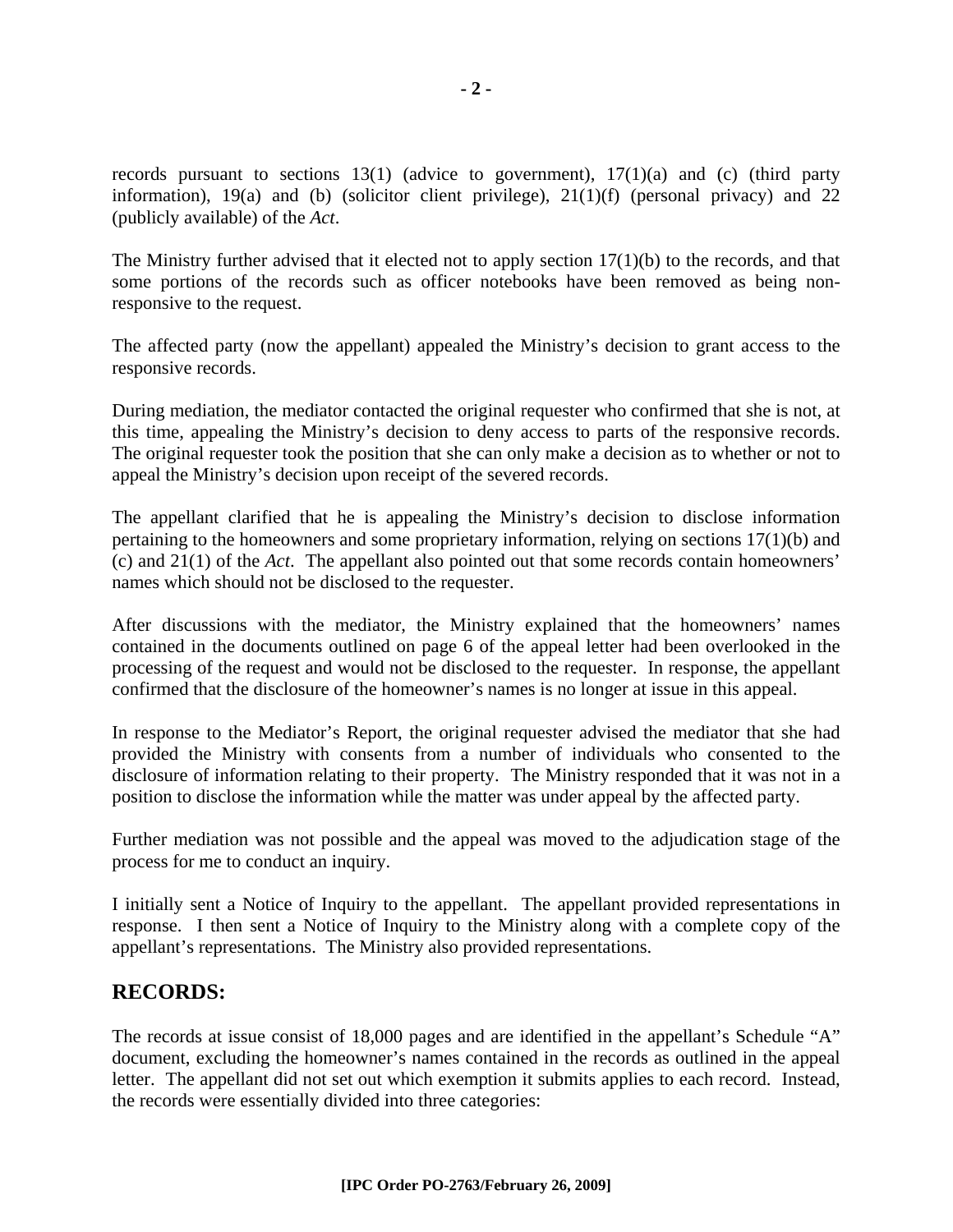- (1) Records with address information and test results
- (2) Records that contain location information (GPS coordinates, maps) and test results
- (3) Records that are the appellant's proprietary information

My findings on the records are set out in the attached appendix.

## **DISCUSSION:**

The appellant notes in its representations that issues relating to its chief consultant's proprietary interests and the inclusion of homeowners' names have been addressed in the appellant's Notice of Appeal. The remaining information, not addressed in the Notice of Appeal, namely records containing the location and test results of TCE tests is addressed in its representations in response to the Notice of Inquiry.

The appellant further notes in its Notice of Appeal that following notice by the Ministry and review of its response to the notice, the Ministry applied section 17(1) to withhold some of the information of its chief consultant. The appellant states that its chief consultant is satisfied with the information withheld by the Ministry and has no further objection to these records being disclosed in their redacted form. However, the chief consultant also objects to the address and test result information being disclosed.

As stated above, the disclosure of the homeowners' names is no longer an issue and I will not be considering whether the personal privacy exemption in section 21(1) applies to the homeowners' names. In the rest of this order I will be considering whether section 21(1) applies to the category 1 and 2 records, as well as whether section 17(1) applies to those records which the appellant claims are proprietary (category 3 records). I will not be considering the application of section 17(1) to the records the Ministry has claimed are exempt. I have noted these records on the attached index.

#### **PERSONAL INFORMATION**

As both section 17(1) and 21(1) of the *Act* are mandatory exemptions I will first consider whether the category 1 and 2 records contain personal information and thus are subject to section 21(1). If I find that section 21(1) does not apply to these records, I will then consider whether the category 1 and 2 records are exempt from disclosure under section 17(1).

The first issue to be determined is whether the addresses with the test results (category 1 records) and location information with test results (category 2 records) is personal information for the purposes of section 21(1) of the *Act*. In order to determine which sections of the *Act* may apply, it is necessary to decide whether the record contains "personal information" and, if so, to whom it relates. That term is defined in section 2(1) as follows: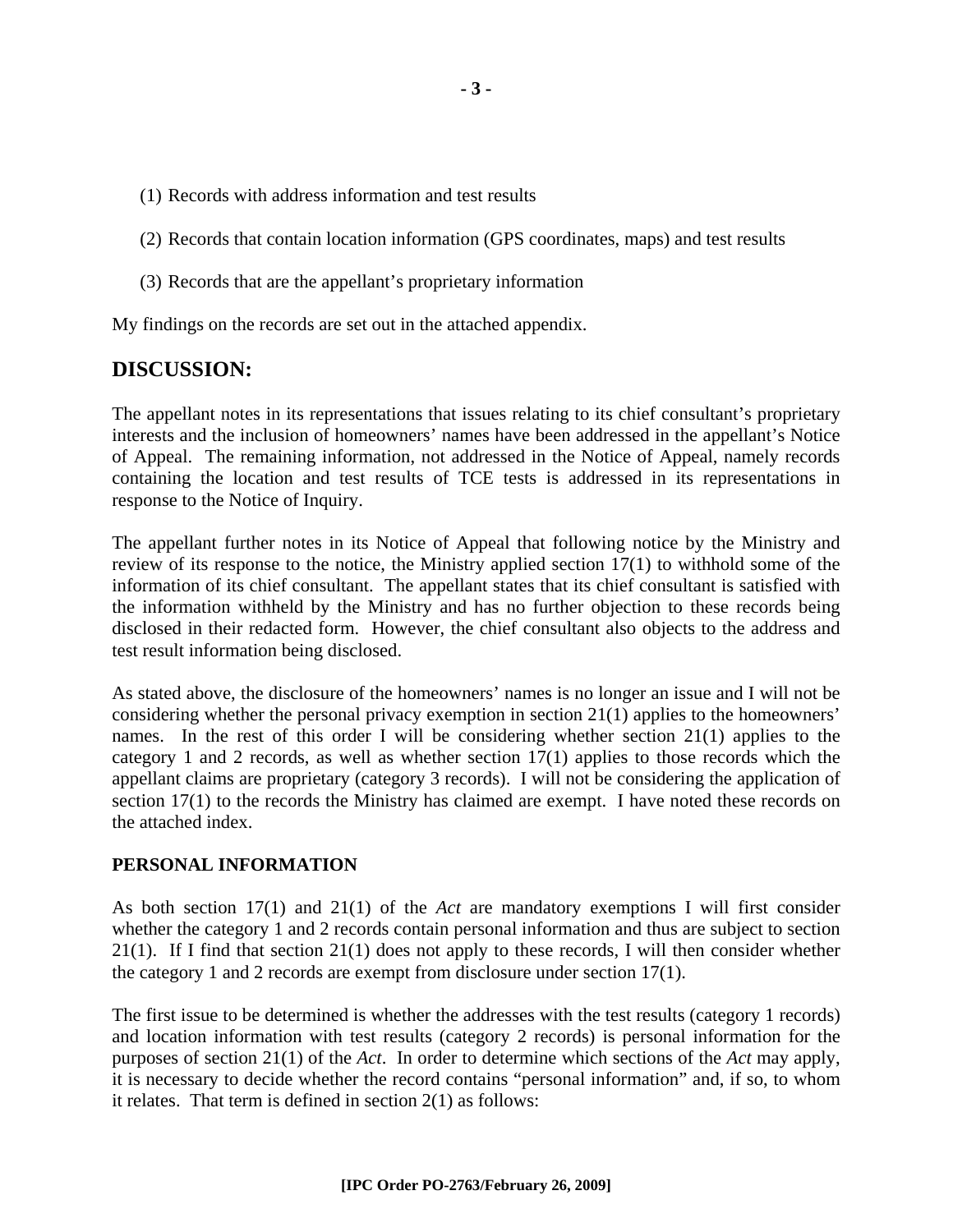"personal information" means recorded information about an identifiable individual, including,

- (a) information relating to the race, national or ethnic origin, colour, religion, age, sex, sexual orientation or marital or family status of the individual,
- (b) information relating to the education or the medical, psychiatric, psychological, criminal or employment history of the individual or information relating to financial transactions in which the individual has been involved,
- (c) any identifying number, symbol or other particular assigned to the individual,
- (d) the address, telephone number, fingerprints or blood type of the individual,
- (e) the personal opinions or views of the individual except if they relate to another individual,
- (f) correspondence sent to an institution by the individual that is implicitly or explicitly of a private or confidential nature, and replies to that correspondence that would reveal the contents of the original correspondence,
- (g) the views or opinions of another individual about the individual, and
- (h) the individual's name where it appears with other personal information relating to the individual or where the disclosure of the name would reveal other personal information about the individual;

The list of examples of personal information under section  $2(1)$  is not exhaustive. Therefore, information that does not fall under paragraphs (a) to (h) may still qualify as personal information [Order 11].

#### **The meaning of "about" the individual**

To qualify as personal information, the information must be about the individual in a personal capacity. As a general rule, information associated with an individual in a professional, official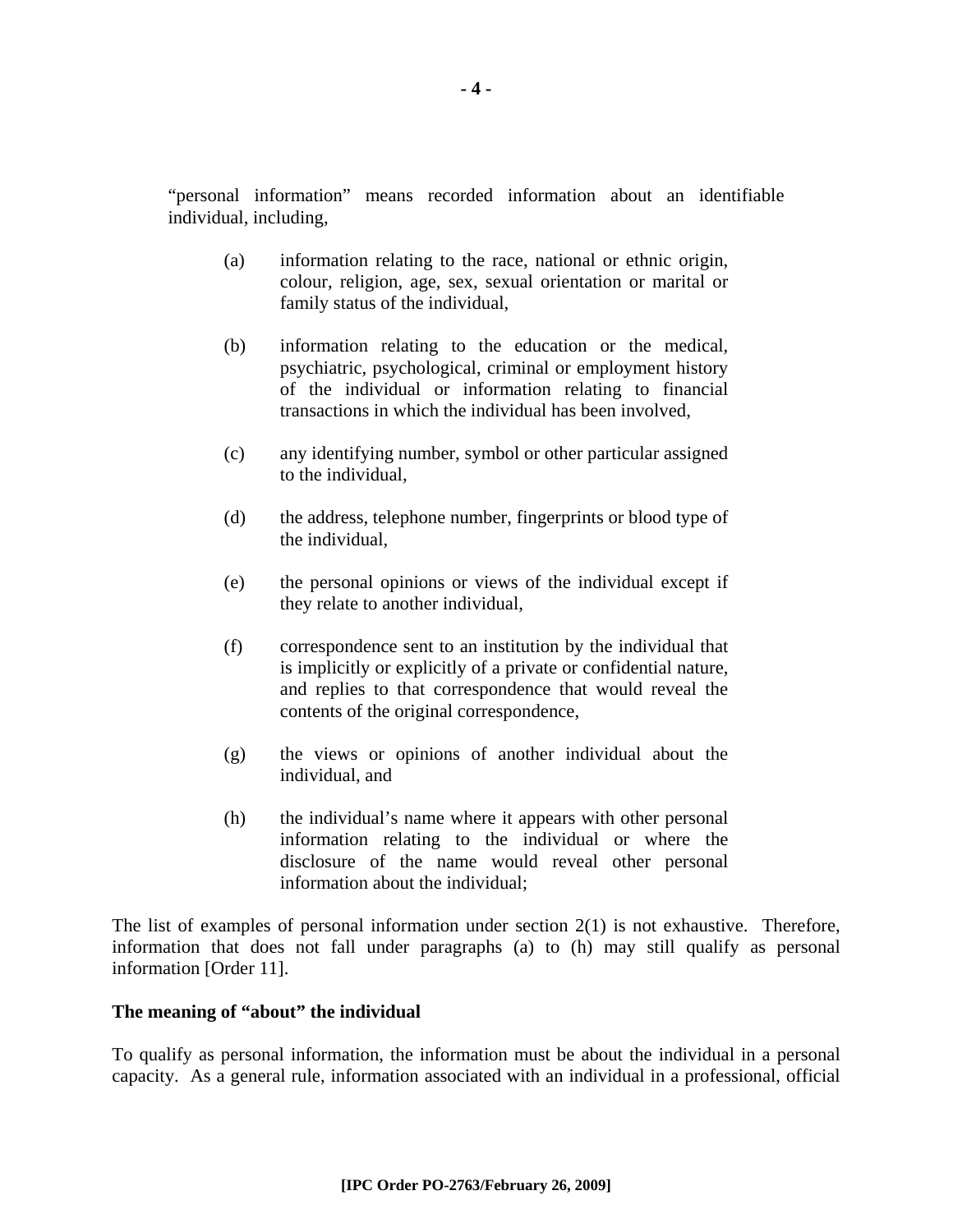or business capacity will not be considered to be "about" the individual [Orders P-257, P-427, P-1412, P-1621, R-980015, MO-1550-F, PO-2225].

Even if information relates to an individual in a professional, official or business capacity, it may still qualify as personal information if the information reveals something of a personal nature about the individual [Orders P-1409, R-980015, PO-2225].

#### **The meaning of "identifiable"**

To qualify as personal information, it must be reasonable to expect that an individual may be identified if the information is disclosed [Order PO-1880, upheld on judicial review in *Ontario (Attorney General) v. Pascoe*, [2002] O.J. No. 4300 (C.A.)].

#### **Representations**

The appellant submits that section  $2(1)(d)$  of the definition of "personal information" is applicable as the records contain the location and results of TCE tests that if disclosed would constitute the personal information of each of the individual homeowners. In particular, the appellant states:

..if the location of a person's home is considered private and therefore personal information under the *Act*, it follows that the location and results of tests taken within the privacy of a person's home should be considered private and personal information under the *Act*.

…

[The appellant] submit that where the disclosure of information could result in negative financial consequences to an identifiable individual, that information should be considered information about the individual and not about the property. The Records contain information that if disclosed may result in financial consequences to individual home owners and thus, should be considered information about an individual and not property.

Orders that have found that test results relate to properties and not individuals, such as IPC Orders PO-2322 and MO-2053 are distinguishable as they did not involve information gathered in the privacy of an individual's home with the understanding that the information would remain confidential and there was no risk that disclosure of such information would result in financial consequences to the individual property owners and therefore are not relevant to the present appeal.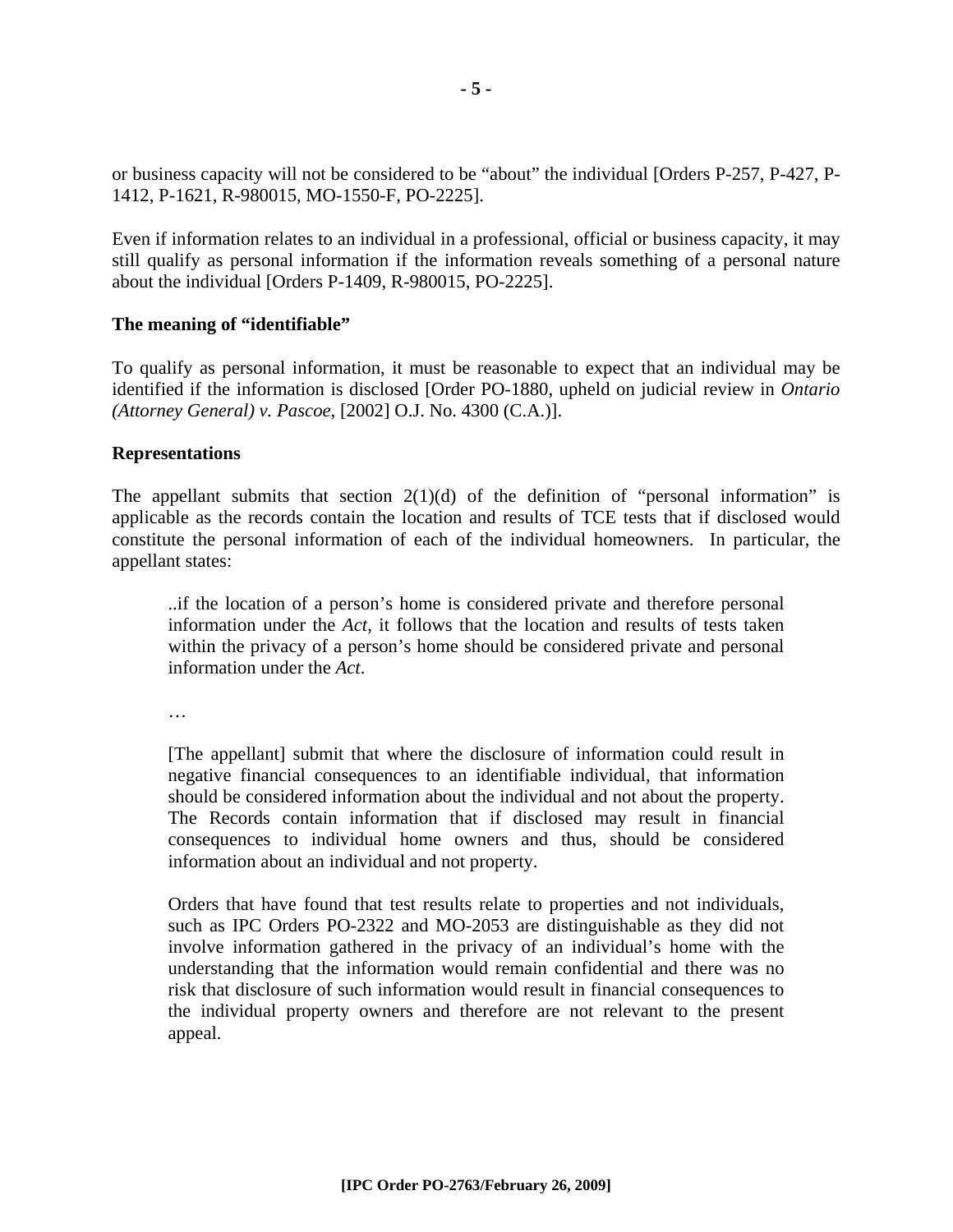The appellant further argues that the individual homeowner's would be identifiable as the addresses can be inputted in publicly available references and their identities and phone numbers could be located.

The Ministry submits that the records do not contain "personal information" as defined in section 2(1) of the *Act*. The Ministry states that the names of the property owners and/or tenants are personal information and should be removed. On the other hand, the Ministry submits that the addresses and the results of the environmental testing are not "about" the individual. Instead, the Ministry states, "Even the indoor air quality is not about the individuals who reside at the location, but about the air within structures on the property." The Ministry states that there is a policy reason why environmental test results should not be considered personal information, namely:

If environmental test results were considered to be personal information, it would seriously hamper the due diligence requirements prospective purchasers must undertake in terms of environmental issues.

The Ministry further argues that while release of the environmental information may affect property values, the appellant has agreed to pay for all the clean up of the properties that are contaminated in excess of the environmental standards.

#### **Finding**

The appellant's argument is two-part. The appellant's first argument is that disclosure of the records would reveal recorded information about an "individual" because the information was obtained inside the homeowners' property. Further, the appellant argues that disclosure of this information would result in negative financial consequences to the homeowners. The appellant's second argument is that these individuals are "identifiable".

I disagree with the appellant's first argument. The recorded information is not about an "individual" for the purposes of section 2(1) of the *Act*. The appellant seeks to distinguish Orders MO-2053 and PO-2322 on the basis that in those cases the information at issue was not gathered in the privacy of the homeowner's home. I find that the location where the information was obtained is not relevant to the issue of whether the information relates to the property or to the individual. What is relevant is the distinction addressed by former Commissioner Sidney B. Linden in Order 23 which has been applied in a number of subsequent orders of this office including Orders MO-2053 and PO-2322. The Commissioner, in Order 23, made the following findings regarding the distinction to be made between "personal information" and residential properties:

In considering whether or not particular information qualifies as "personal information" I must also consider the introductory wording of subsection 2(1) of the *Act*, which defines "personal information" as "...any recorded information about an identifiable individual...". In my view, the operative word in this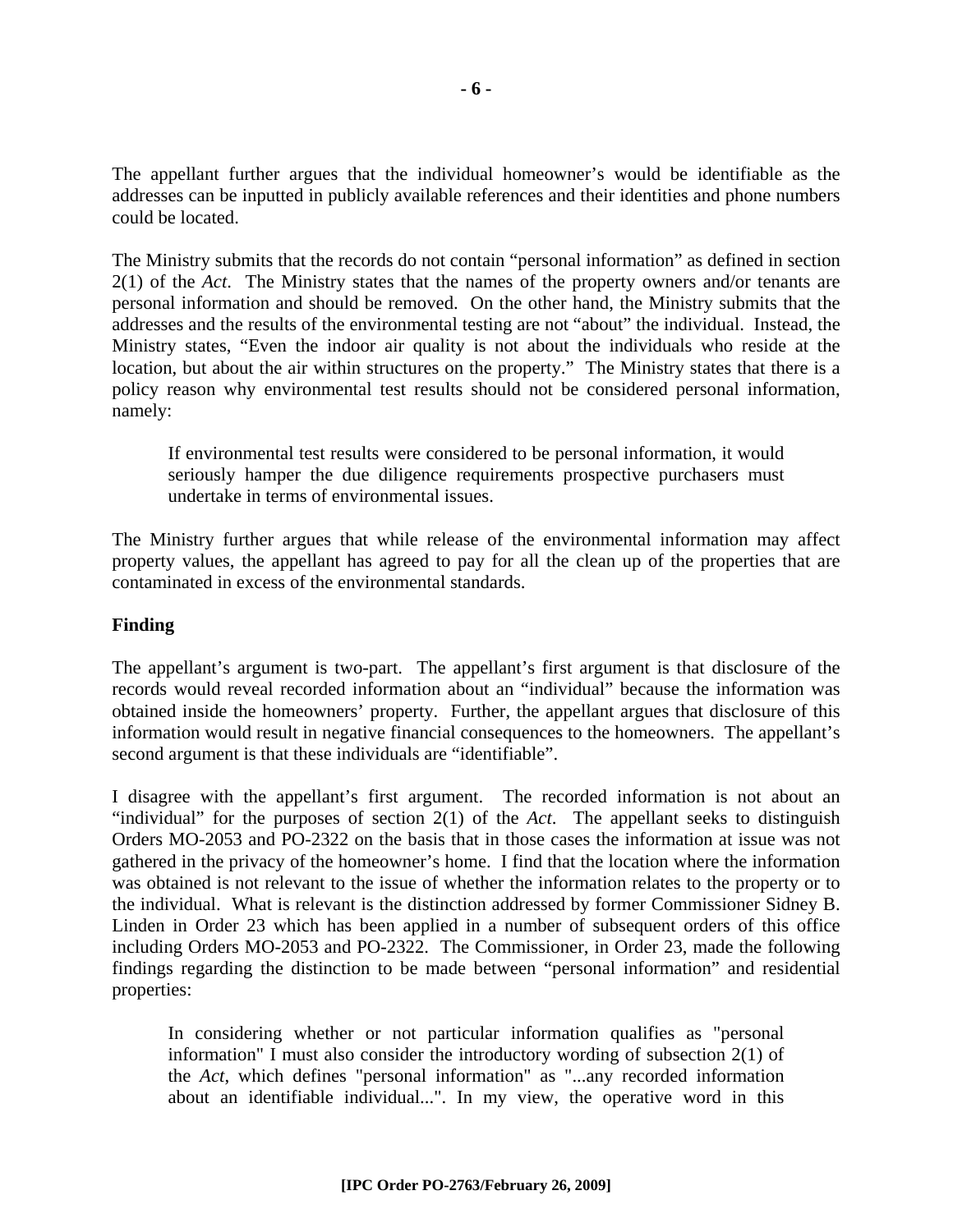definition is "about". The Concise Oxford Dictionary defines "about" as "in connection with or on the subject of". Is the information in question, i.e. the municipal location of a property and its estimated market value, about an identifiable individual? In my view, the answer is "no"; the information is about a property and not about an identifiable individual.

The institution's argument that the requested information becomes personal information about an identifiable individual with the addition of the names of the owners of the property would appear to raise the potential application of subparagraph (h) of the definition of "personal information".

Subparagraph (h) provides that an individual's name becomes "personal information" where it "...appears with other personal information relating to the individual or where the disclosure of the name would reveal other information about the individual" (emphasis added). In the circumstances of these appeals, it should be emphasized that the appellants did not ask for the names of property owners, and the release of these names was never at issue. However, even if the names were otherwise determined and added to the requested information, in my view, the individual's name could not be said to "appear with other personal information relating to the individual" or "reveal other personal information about the individual", and therefore subparagraph (h) would not apply in the circumstances of these appeals. [emphasis in original]

Senior Adjudicator John Higgins, in Order MO-2053, reviewed the jurisprudence following Order 23 which clearly sets out this distinction between information about property and "personal information". He states:

Subsequent orders have further examined the distinction between information about residential properties and "personal information". Several orders have found that the name and address of an individual property owner together with either the appraised value or the purchase price paid for the property are personal information (Orders MO-1392 and PO-1786-I). Similarly, the names and addresses of individuals whose property taxes are in arrears were found to be personal information in Order M-800. The names and home addresses of individual property owners applying for building permits were also found to be personal information in Order M-138. In addition, Order M-176 and Investigation Report I94-079-M found that information about individuals alleged to have committed infractions against property standards by-laws was personal information. *In my view, the common thread in all these orders is that the information reveals something of a personal nature about an individual or individuals.* 

The information at issue in this case bears a much closer resemblance to information which past orders have found to be about a property and not about an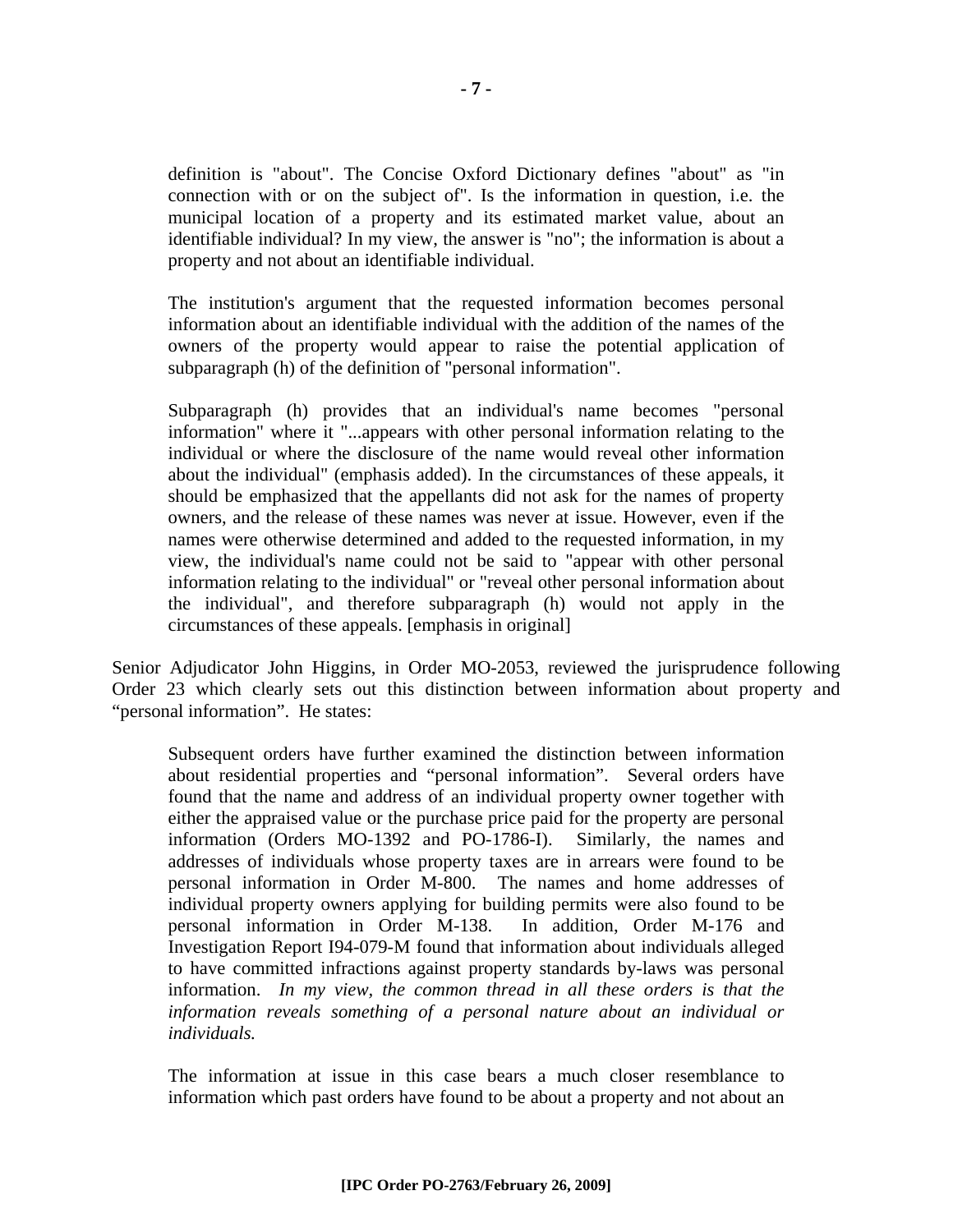identifiable individual. For example, in Order M-138, the names and home addresses of individual property owners who had applied for building permits were found to be personal information, but the institution in that case did not claim that the property addresses themselves were personal information, and the addresses were disclosed. In Order M-188, the fact that certain properties owned by individuals were under consideration as possible landfill sites was found not to be personal information. Similarly, in Order PO-2322, former Assistant Commissioner Tom Mitchinson found that water analysis and test results concerning an identified property were information about the property, not personal information.

[emphasis in original]

In Order MO-2053, Senior Adjudicator Higgins went on to find that two fields of information titled "street no" and "street name" for locations of septic systems were information about the property and not "about" an identifiable individual.

I agree with the rationale in Order 23, and subsequent orders and will apply that rationale here. I find that the test results combined with the addresses are "about" the property in question and not about the individual homeowners. As such, the records relating to the various addresses fall outside the scope of the definition of "personal information" in section 2(1) of the *Act*. Similarly, I include in my finding those records which do not include an address but instead identify GPS coordinates, maps, bore hole locations, well locations and test results. These types of records that contain "location" information combined with test results also fall outside the scope of the definition of "personal information" in section 2(1) and as such constitute information about the property.

The appellant asks that I also consider the fact that the homeowners will experience financial loss should the information be disclosed. The consequences of disclosure are more properly considered under the application of the exemptions of the *Act*. Whether information is personal information for the purposes of the *Act* is not dependent on the consequences of its disclosure.

I also wanted to address the appellant's argument that the individual homeowners would be identifiable from a disclosure of their addresses or other location information using publicly available references. The fact that the names of individual owners could be determined by a search in the registry office or elsewhere does not convert the municipal address from information about a property to personal information. In Order PO-1847, former Adjudicator Katherine Laird noted that, in the context of a discussion about correspondence concerning possible land use, "…where records are **about a property**, and not **about an identifiable individual**, the records may be disclosed, with appropriate severances, notwithstanding the possibility that the owners of the property may be identifiable through searches in land registration records and/or municipal assessment rolls." (emphasis in original)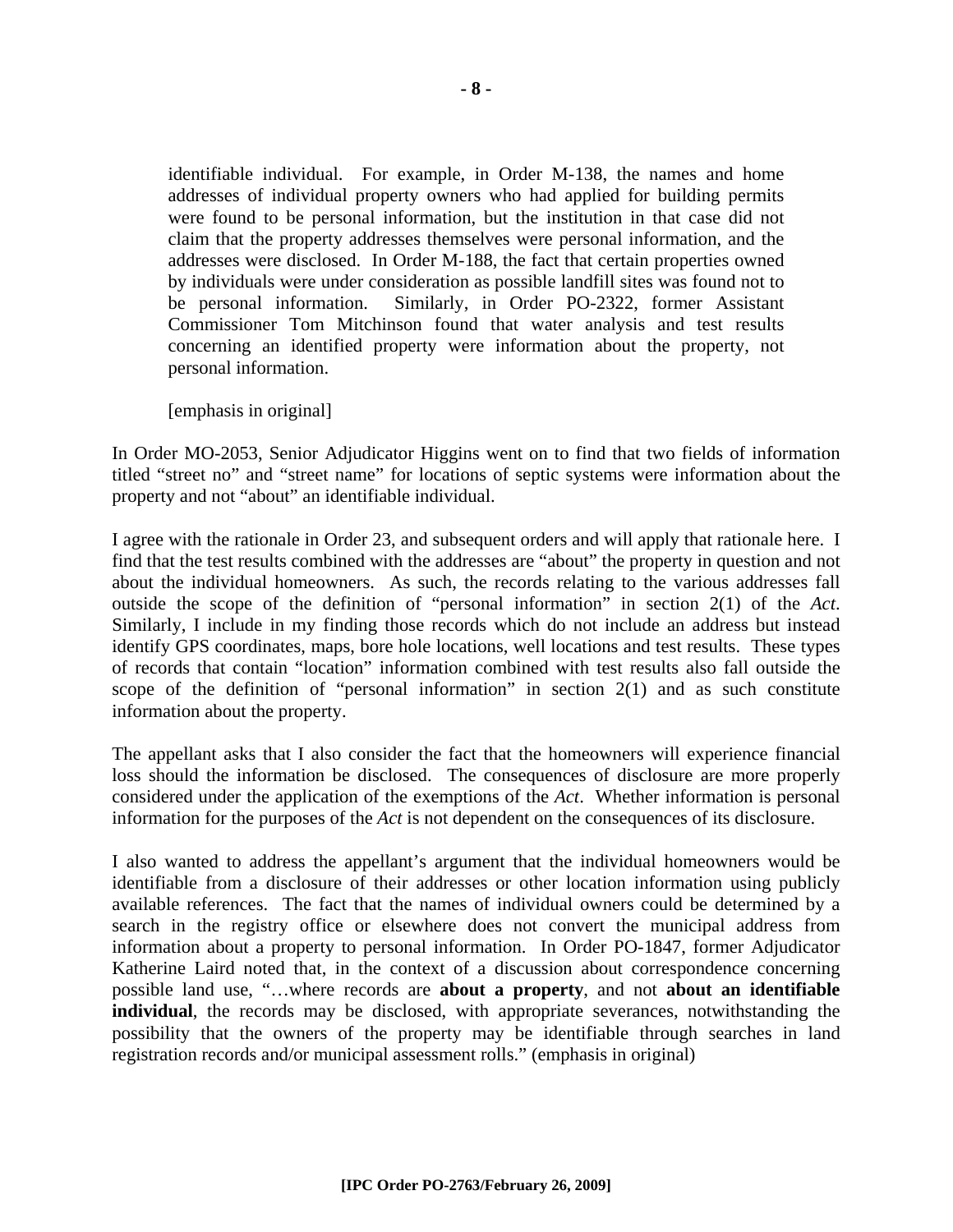Accordingly, I find that the address information combined with the test results does not qualify as "personal information" within the scope of the definition of that term in section 2(1) of the *Act*. As only "personal information" can qualify for exemption under section 21(1). I find that section 21(1) has no application in the circumstances of this appeal.

As stated above, the original requester provided a number of consents for individuals who consented to the disclosure of information relating to their property. The Ministry will be asked to leave the names of these individuals in the records but to remove the names of the other homeowners.

### **THIRD PARTY INFORMATION**

As I have found that section 21(1) does not apply to exempt the category 1 and 2 records from disclosure, I must now consider whether section 17(1) applies to all the records.

The appellant submits that sections  $17(1)(b)$  and (c) apply to exempt the "technical information" in the records from disclosure. The Ministry submits that section 17(1) does not apply to exempt the records from disclosure. Sections  $17(1)(b)$  and (c) state:

A head shall refuse to disclose a record that reveals a trade secret or scientific, technical, commercial, financial or labour relations information, supplied in confidence implicitly or explicitly, where the disclosure could reasonably be expected to,

- (b) result in similar information no longer being supplied to the institution where it is in the public interest that similar information continue to be so supplied;
- (c) result in undue loss or gain to any person, group, committee or financial institution or agency; or

Section 17(1) is designed to protect the confidential "informational assets" of businesses or other organizations that provide information to government institutions [*Boeing Co. v. Ontario (Ministry of Economic Development and Trade)*, [2005] O.J. No. 2851 (Div. Ct.)]. Although one of the central purposes of the *Act* is to shed light on the operations of government, section 17(1) serves to limit disclosure of confidential information of third parties that could be exploited by a competitor in the marketplace [Orders PO-1805, PO-2018, PO-2184, MO-1706].

For section 17(1) to apply, the appellant must satisfy each part of the following three-part test:

1. the record must reveal information that is a trade secret or scientific, technical, commercial, financial or labour relations information; and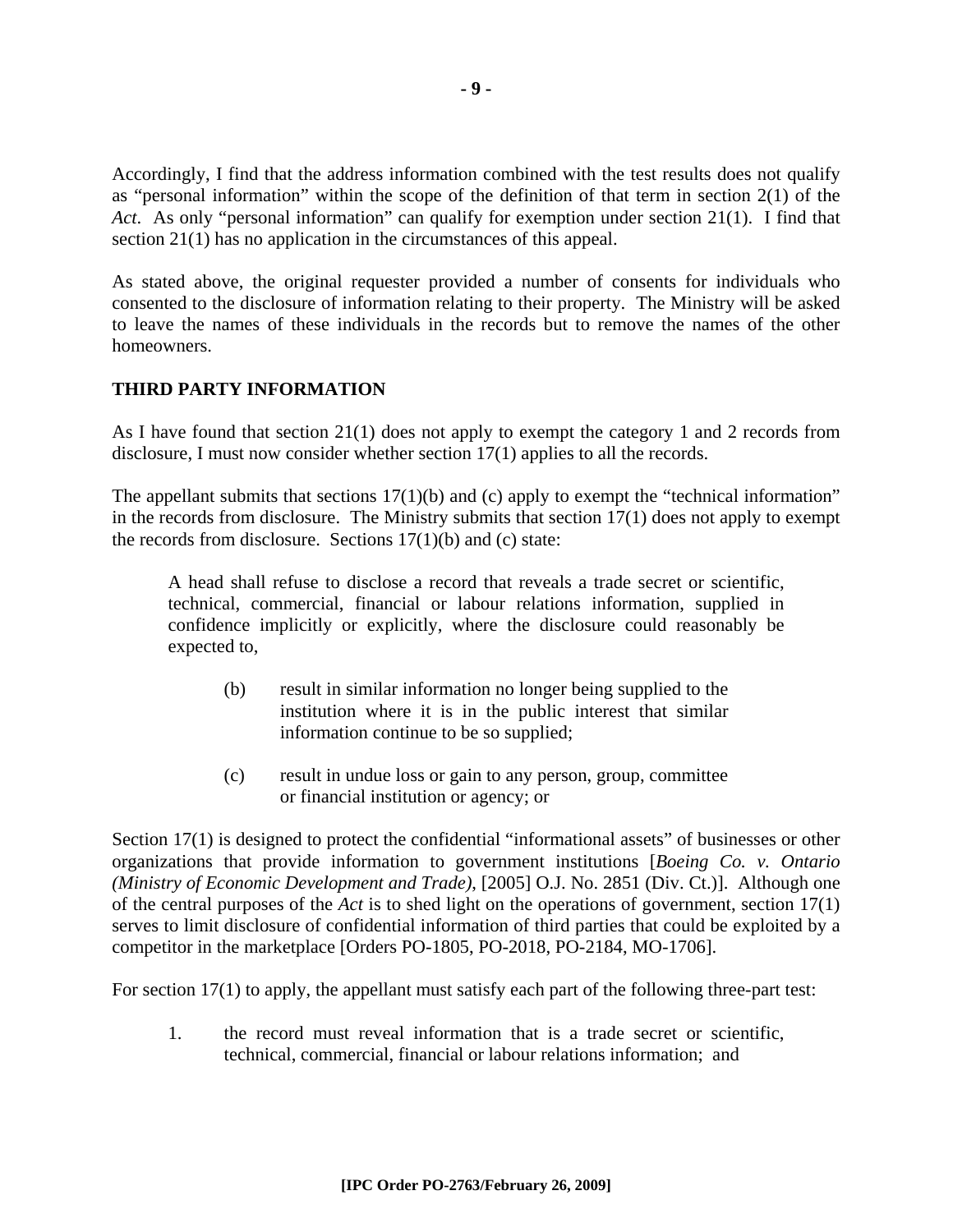- 2. the information must have been supplied to the institution in confidence, either implicitly or explicitly; and
- 3. the prospect of disclosure of the record must give rise to a reasonable expectation that one of the harms specified in paragraph (a), (b), (c) and/or (d) of section 17(1) will occur.

#### **Part 1: type of information**

The appellant submits that the records for which it claimed section 17(1) applied contains technical information. From my review, I also find that the records may contain scientific information. Technical and scientific information have been discussed in prior orders as:

*Technical information* is information belonging to an organized field of knowledge that would fall under the general categories of applied sciences or mechanical arts. Examples of these fields include architecture, engineering or electronics. While it is difficult to define technical information in a precise fashion, it will usually involve information prepared by a professional in the field and describe the construction, operation or maintenance of a structure, process, equipment or thing [Order PO-2010].

*Scientific information* is information belonging to an organized field of knowledge in the natural, biological or social sciences, or mathematics. In addition, for information to be characterized as scientific, it must relate to the observation and testing of a specific hypothesis or conclusion and be undertaken by an expert in the field [Order PO-2010].

I adopt the definitions of these terms as set out in the prior orders.

The appellant submits that the records contain technical information as they relate to an organized field of knowledge, namely environmental science. The records were prepared by a firm of consulting engineers and environmental professionals. The test results are a result of analytical tests of the homeowner's indoor air quality for the sole purpose of the development of a remediation plan.

The Ministry submits that the appellant has not clearly identified the type of information that should be withheld from disclosure. However, the Ministry acknowledges that the records contain monitoring information and environmental testing which fits within the definitions of technical and scientific information for the purposes of section 17(1).

Based on my review of the records, I accept that the majority of the records contain both technical and scientific information. The records contain the results of TCE testing, study methodologies and test processes for remediation work done by the consultant for the appellant. I find that the information relates to the field of environmental engineering and testing carried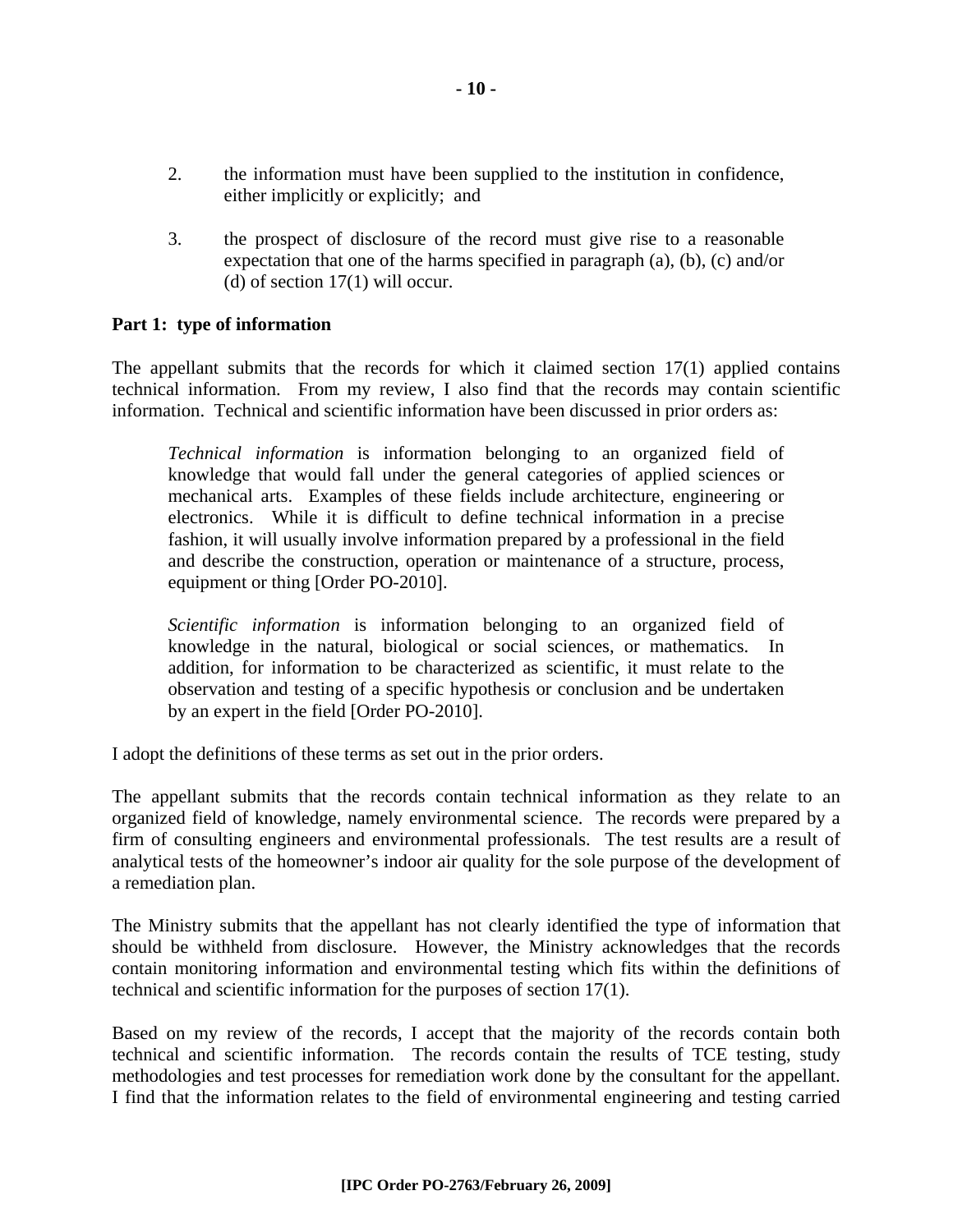out by experts in the field to determine the presence of TCE contamination. As such, the information contain in the records meets part one of the test under section 17(1).

Two of the records, noted in the attached index, do not contain either technical or scientific information. The first record is an email exchange where the majority of the information has been withheld by the Ministry under section 21(1). The remaining information in the email is contact information. The second record is a blank indoor air quality survey. The survey contains general questions about a dwelling and its contents which I find does not fit within the definition of scientific or technical information. As these two records do not meet the three part test for section 17(1), they are not exempt and I will order that they be disclosed to the requester.

#### **Part 2: supplied in confidence**

#### **Supplied**

The requirement that it be shown that the information was "supplied" to the institution reflects the purpose in section 17(1) of protecting the informational assets of third parties [Order MO-1706].

Information may qualify as "supplied" if it was directly supplied to an institution by a third party, or where its disclosure would reveal or permit the drawing of accurate inferences with respect to information supplied by a third party [Orders PO-2020, PO-2043].

#### **In confidence**

In order to satisfy the "in confidence" component of part two, the appellant who is resisting disclosure must establish that the supplier of the information had a reasonable expectation of confidentiality, implicit or explicit, at the time the information was provided. This expectation must have an objective basis [Order PO-2020].

In determining whether an expectation of confidentiality is based on reasonable and objective grounds, it is necessary to consider all the circumstances of the case, including whether the information was

- communicated to the institution on the basis that it was confidential and that it was to be kept confidential
- treated consistently in a manner that indicates a concern for its protection from disclosure by the affected person prior to being communicated to the government organization
- not otherwise disclosed or available from sources to which the public has access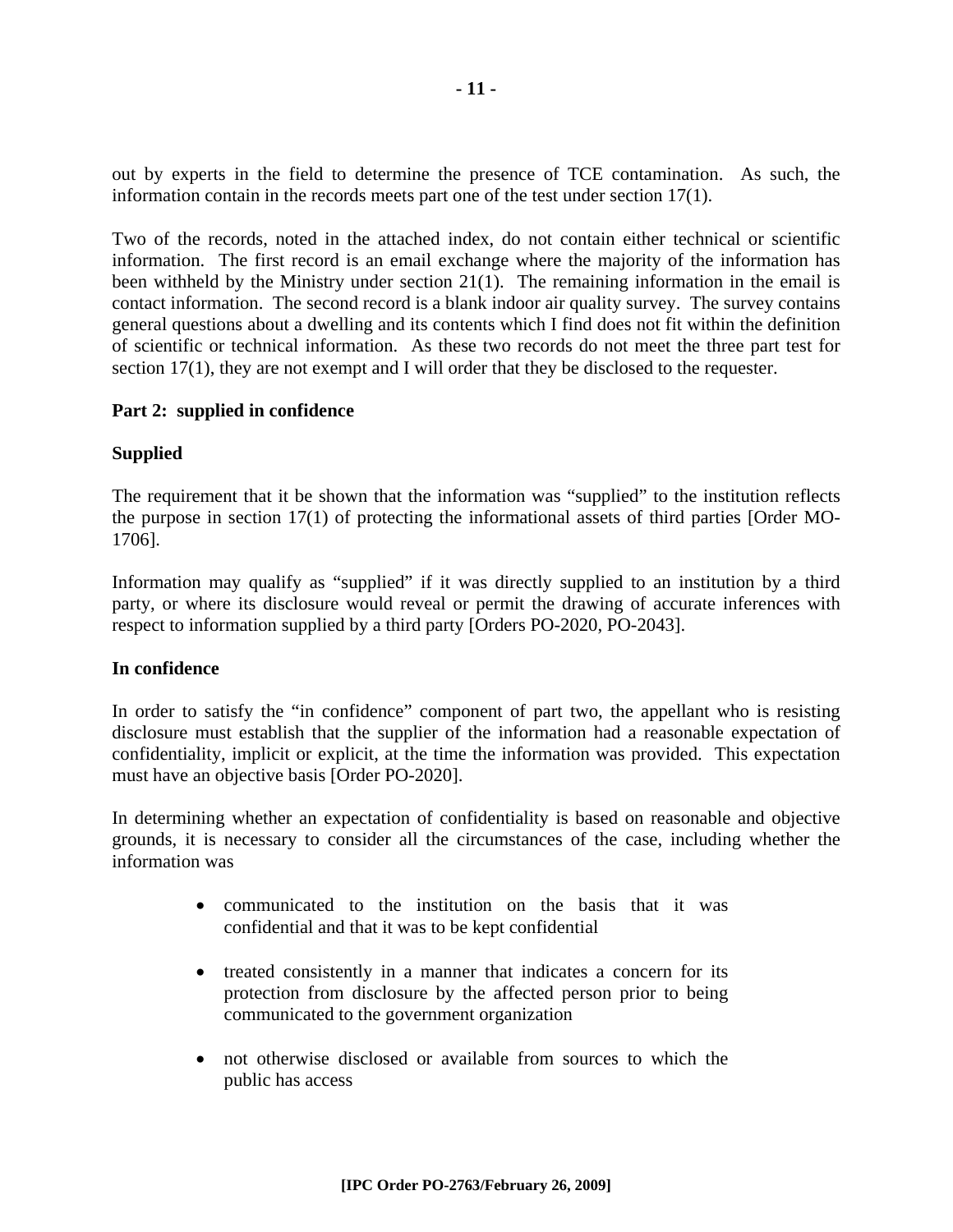• prepared for a purpose that would not entail disclosure [Order PO-2043]

#### **Representations**

The appellant submits that the records were supplied by it or its consultant to the Ministry as required. On the issue of its expectation of confidentiality, the appellant states:

The Records were provided to the Ministry on the basis that they would be kept confidential and were at all times prior to that treated consistently in a manner that showed concern for their protection. They were initially compiled for the sole purpose of providing expert advice on remediation of an on-going, sensitive situation related to individual property owners and were not otherwise available to the public. The Records were prepared for a purpose that does not entail disclosure, given the nature and the content of the information involved, which relates to the private property of individuals.

The Ministry acknowledges that the environmental testing was supplied to the Ministry "explicitly" in confidence as it was marked "confidential". The Ministry also states:

Where it is not clearly marked as confidential, the ministry would typically treat as confidential given that the appellant notified the ministry's field staff that it had make a promise to the homeowners/tenants that the data would remain confidential except for information related to the property of the individual homeowner/tenant.

#### **Finding**

#### *"supplied"*

I have reviewed the records at issue. Some of these records were provided directly to the Ministry from the appellant, while others were sent to the Ministry by the consultant hired by the appellant. Other records are emailed discussions between the appellant, its consultants and the Ministry and relate to the information contained in the reports which were provided directly to the Ministry by the appellant or its consultant. Based on my review, I find that the records contain information that was "supplied" by the appellant as required by the first component of part two of the section 17(1) test.

#### *"in confidence"*

I must now consider whether the "supplied" information was provided "in confidence" to the Ministry, that is, whether the supplier (the appellant) held a reasonable and objectively–based expectation of confidentiality.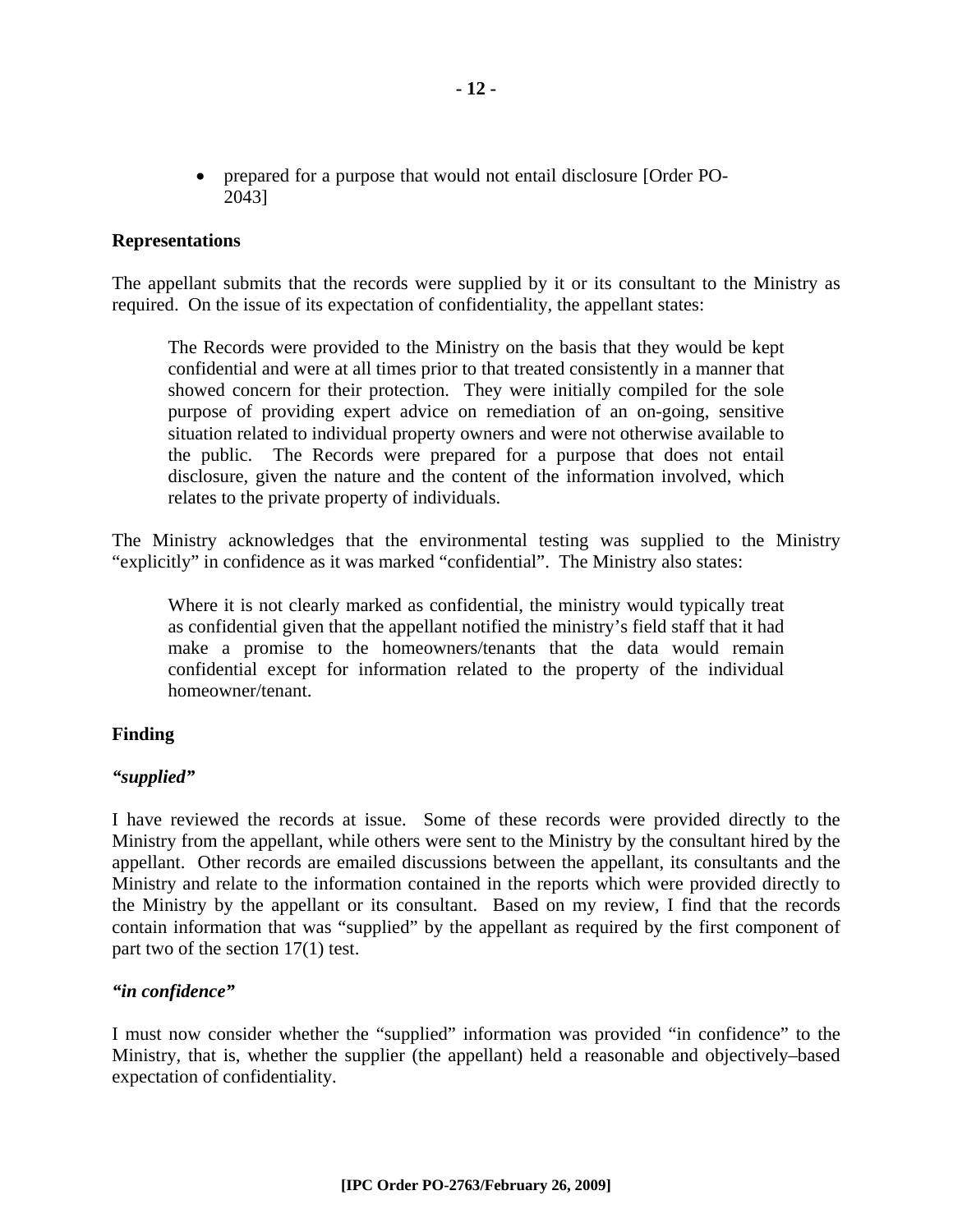Based on my review of the records and the representations of the parties, I find that in regard to the categories 1 and 2 records which contain the test result information combined with address or location information, the appellant had an implicit expectation of confidentiality. I accept that it was communicated to the Ministry on the basis that it was confidential and it was to be kept confidential. Further I find that this information was treated in a manner that indicates a concern for its protection from disclosure and it was not otherwise disclosed or available from sources to which the public has access. Regarding the category 3 records, or the records for which the appellant claims a proprietary interest, I find that a number of these records are explicitly marked "confidential" and that the appellant had both an explicit and implicit expectation of confidentiality when it supplied these records to the Ministry.

Accordingly, I find that all of the records, remaining at issue, fulfill the part two test for section 17(1) and I will now consider the harms.

#### **Part 3: harms**

To meet this part of the test, the institution and/or the third party must provide "detailed and convincing" evidence to establish a "reasonable expectation of harm". Evidence amounting to speculation of possible harm is not sufficient [*Ontario (Workers' Compensation Board) v. Ontario (Assistant Information and Privacy Commissioner)* (1998), 41 O.R. (3d) 464 (C.A.)].

The failure of a party resisting disclosure to provide detailed and convincing evidence will not necessarily defeat the claim for exemption where harm can be inferred from other circumstances. However, only in exceptional circumstances would such a determination be made on the basis of anything other than the records at issue and the evidence provided by a party in discharging its onus [Order PO-2020].

The appellant alleges that the harms in section  $17(1)(b)$  and (c) would result should the records be disclosed.

#### *Section 17(1)(b): similar information no longer supplied*

#### **Representations**

The appellant submits that disclosure of the records would result in similar information no longer being supplied by affected homeowners and businesses like itself, and thus section 17(1)(b) applies. In support of its position, the appellant states that it provided assurances to homeowners who participated in the remediation that any data obtained would only be provided to regulatory authorities "as required" and would otherwise be kept confidential. The appellant submits that the residents who participated in the remediation would have likely been reluctant to cooperate with the appellant and its consultant if they knew that the test results together with their home addresses would become public. The appellant acknowledges that while it was under a statutory obligation to notify the Ministry of the discharge, it was not acting pursuant to any statutory obligation when it provided the Ministry with the records. Instead, the appellant voluntarily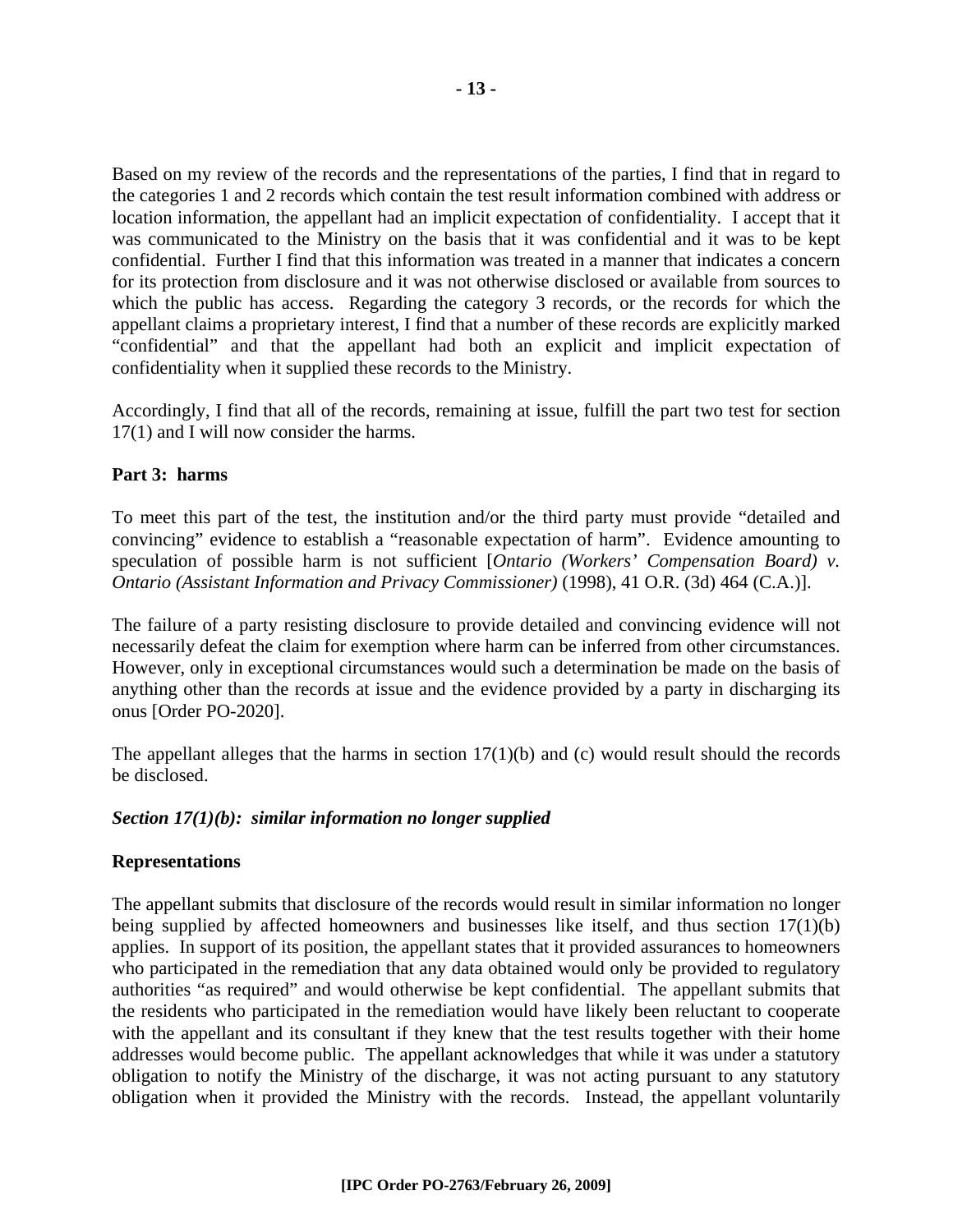provided the records to the Ministry in order that the appellant and the Ministry could cooperatively develop and implement an effective and efficient testing and remediation plan. Finally, the appellant submits that it is clearly in the public interest that homeowners are encouraged to cooperate with the remediation process and that the Ministry cultivate an environment where information is voluntarily provided to the Ministry. The appellant also provided a number of affidavits in support of its representations.

In response, the Ministry submits that section  $17(1)(b)$  does not apply as it could have compelled production of the environmental testing information so that staff could confirm the extent of the contamination and that the clean up was satisfactory. The Ministry goes on to state:

The ministry has elected not to invoke section  $17(1)(b)$ , although it acknowledges that co-operative relations with industry is preferred.

To foster a climate of cooperation, the ministry has agreed to keep the environmental testing confidential; however, that promise was always tempered with the exception that it would be released if required by law.

The *Act* is one route where disclosure is required by law.

The Ministry goes on to cite order PO-2170 where the disclosure of similar type information was found not to result in the harm in section  $17(1)(b)$ .

#### **Finding**

I have reviewed the appellant's representations including the affidavits and exhibits provided with its representations. I have also reviewed the records and the Ministry's representations and Order PO-2170. Based on my review of the records and representations, I find that section 17(1)(b) does not apply. The appellant has not provided me with detailed and convincing evidence to establish that disclosure of the records could reasonably be expected to result in similar information no longer being supplied to the Ministry.

I accept the appellant's representations and the information affirmed in the affidavits that the homeowners who participated in the testing and remediation were extremely concerned that the testing results remaining private. I also accept that the testing and remediation that went on would have been more difficult without the cooperation of both the homeowners and the consultant. That being said, due to the regulatory nature of the Ministry and the *Environmental Protection Act*, I find disclosure of the records would not reasonably be expected to result in similar information no longer being supplied to the Ministry where it is in the public interest that similar information continue to be so supplied. I am supported in my finding by a number of past orders in this office (Orders P-1595, M-1143, PO-1707, PO-1732-F, PO-1666 and PO-1803). Adjudicator Laurel Cropley summarized the rationale for these decisions in Order PO-1666: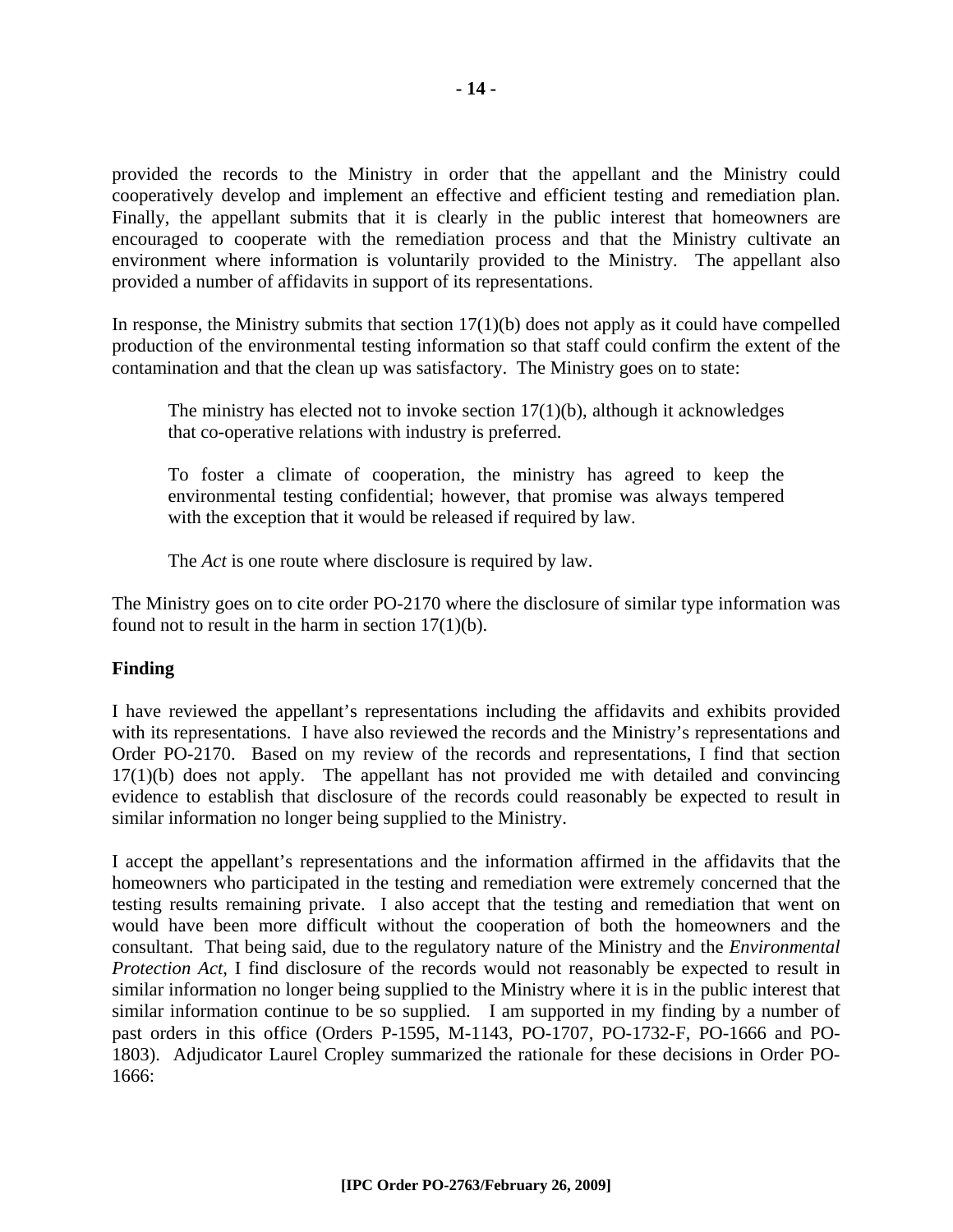With respect to section  $17(1)(b)$  ..., the Ministry acknowledges that it would prefer to work co-operatively with the industry, however, it submits that the *EPA* provides the authority for it to obtain this type of record in any event.

…Although the Company has strenuously objected to the disclosure of the records, I am not persuaded that the harms which it believes will come to pass should they be disclosed could reasonably be expected to occur. In particular, I am not convinced that the Company, or any other similar company in the industry would no longer supply this type of information to the Ministry. The *EPA* clearly requires specific types of information and establishes the legal authority to obtain it. Although, as the Ministry indicates, it would prefer to have this information provided voluntarily, it indicates that it is prepared to compel its production under the authority of the *EPA* if necessary. Consequently, I find that section 17(1)(b) does not apply.

Adjudicator Cropley then sets out, in Order PO-2629, the approach taken by former Assistant Commissioner Tom Mitchinson in Order PO-1803 which applied her approach in Order PO-1666. In the following comments Adjudicator Cropley fully describes the current reasoning of this office in regard to section  $17(1)(b)$ :

Expanding on this rationale, former Assistant Commissioner Tom Mitchinson noted in Order PO-1803 that there is a public interest in making the maximum amount of information in the area of environmental contamination and clean-up efforts available. He noted further that this view is reflected in the provisions of the *EPA*, which provide the necessary authority to the Ministry to ensure that the public is fully informed of issues impacting the environment.

Assistant Commissioner Mitchinson found that the public interest signified by the wording of section  $17(1)(b)$  must have some connection to the policy mandate of the institution with custody or control of the record at issue. In the case of the Ministry of the Environment, its policy mandate relates to the protection of the environment.

Assistant Commissioner Mitchinson observed that it is significant that the Ministry, which has the mandate to protect the public interest in matters relating to the environment, does not express any concern that similar information will not be supplied in future, nor that the continued supply of similar information is in the public interest. He concluded:

Because section 17(1) is a mandatory exemption, in my view, it is fair to infer from the Ministry's position that it has determined that disclosure of the record would not interfere with the kinds of public interests that the Ministry's mandate seeks to protect. Given the Ministry's experience with issues of this nature, in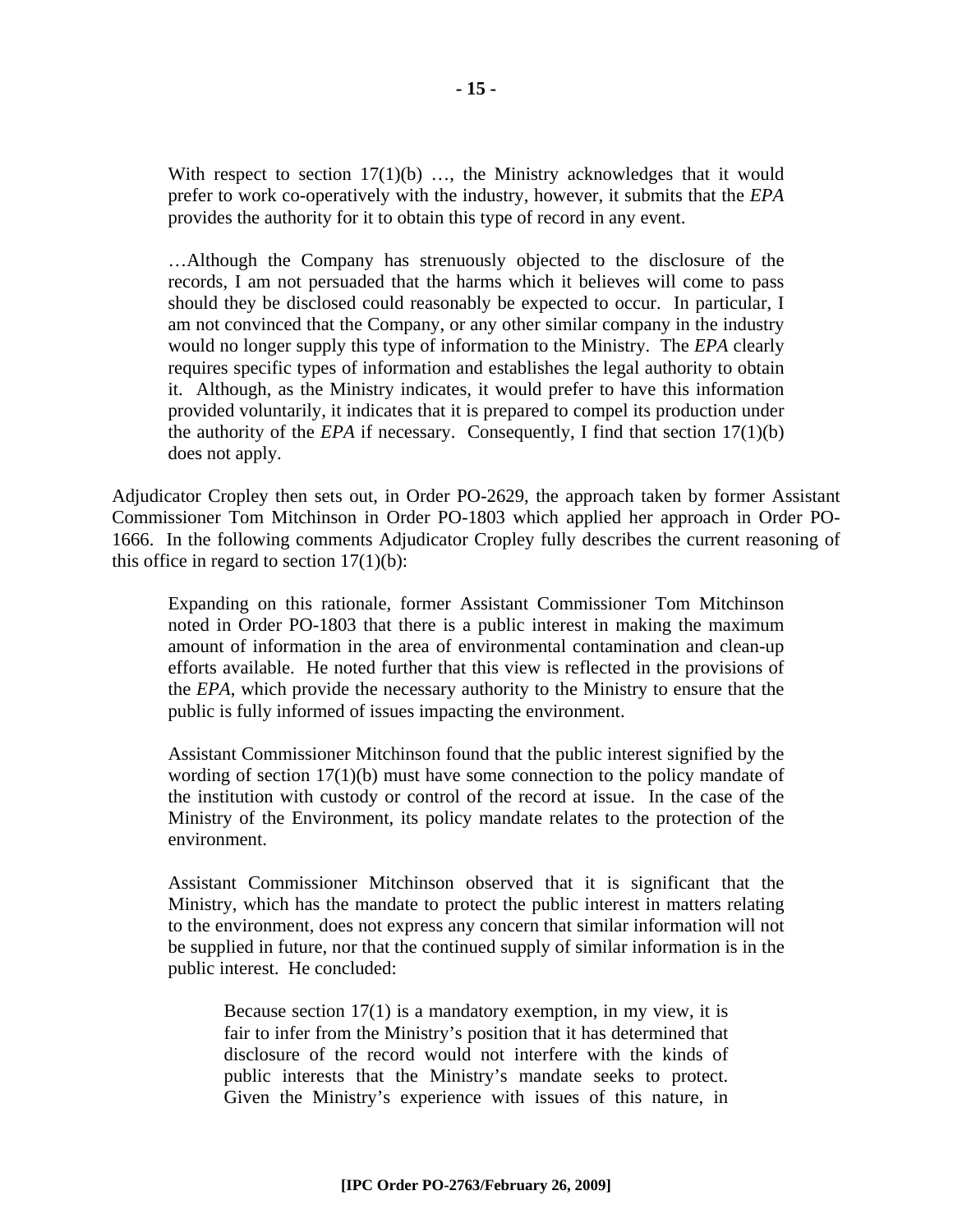particular the types of information it requires to protect the natural environment on an ongoing basis, the Ministry's position that section 17(1)(b) does not apply is a significant consideration.

The record at issue in the current appeal relates to "contaminants released to the environment", and according to the Ministry, falls under the *EPA*.

I apply the reasoning set out in prior orders to the present appeal. In its decision to the requester, the Ministry did not claim section 17(1)(b) or express a concern that similar information would not be supplied in the future. Similarly, in its representations, the Ministry makes no comments on the supply of these records. The appellant's arguments while focusing on the public interest in the nature of the relationship between the Ministry and companies remaining open and voluntary does not address the public interest in protecting the environment and the Ministry's policy mandate to do such. Accordingly, I find that the appellant has failed to establish that disclosure of the category 1 and 2 records could reasonably be expected to result in similar information no longer being supplied, where it is in the public interest that similar information continues to be supplied.

I also find that section 17(1)(b) also does not apply to the category 3 records or those records claimed to be proprietary by the appellant. The majority of the records consist of the appellant's chief consultant's letters to the Ministry which discuss testing, sampling or remediation methodology. A number of records consist of the appellant's chief consultant's letters, investigation results, and remediation plans or reports to the appellant's lawyer. A number of records consist of information provided by the appellant to the Ministry in regard to the procedures for handling homeowner inquiries. Some of the records consist of testing results for business and homes in the community. Other records are emails between the appellant or its chief consultant and the Ministry exchanging information about test results. All of these records, however, provide information to the Ministry which the Ministry requested. For the same reasons set out in Order PO-2629, I find that the Ministry would be able to require the appellant to provide the information in these records and the appellant has not provided me with detailed and convincing evidence that the information in these records could reasonably be expected to not be supplied if disclosure occurred.

Accordingly, I find that the category 1, 2 and 3 records do not qualify for exempt under section 17(1)(b) of the *Act*.

#### *Section 17(1)(c): undue loss or gain*

#### **Representations**

In its Notice of Appeal letter, the appellant submits that disclosure of the records could reasonably be expected to result in undue loss to itself and undue gain to third parties so that the harm in section  $17(1)(c)$  applies. The appellant states: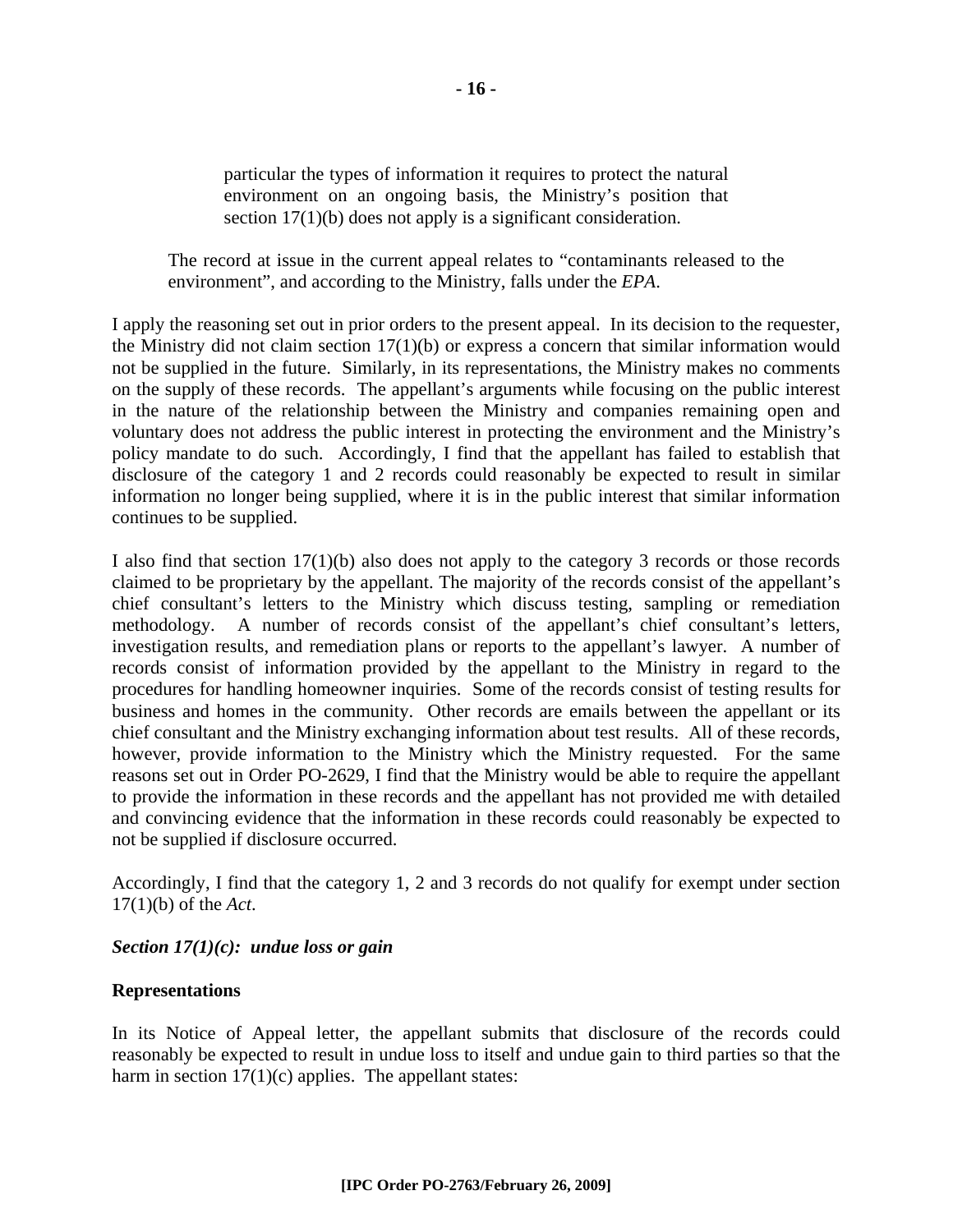Litigation has already been commenced against [the appellant] with respect to the contamination of residential properties adjacent to the [named] site. To the extent that this litigation is without merit, it would impose undue losses on [the appellant], in terms of the costs of mounting a defence.

In addition, the disclosure of the remediation plan with respect to individual properties before remediation efforts have been completed may have the effect of unfairly diminishing the value of those properties and the ability of their owners to find a purchaser in the open market, which in turn could have an impact on the litigation, to the detriment of [the appellant].

In its representations, the appellant focuses on the harm to the homeowners and the undue loss they would experience. The appellant submits:

Disclosure of the locations and TCE test results can reasonably be expected to result in undue loss to the homeowners by unfairly diminishing the value of those properties and the ability of their owners to find a purchaser in the open market as a result of the stigma that has been found to be associated with contaminated properties.

Environmental contamination has resulted in unfairly diminishing property values in various areas across the United States…and there is no reason to believe that the situation is different in Canada.

In fact, in February 2002, TCE migrated from [a named] facility, a manufacturer of air conditioners, heat pumps and gas furnaces, into the neighbouring groundwater in [a named city] and the location of the TCE contamination became public harming residential property values in the area…

The appellant goes on to describe the "stigma" attached to properties associated with or in the vicinity of environmental contamination and the adverse effects that "stigma" had on the value of these properties. The appellant also states that certain Canadian courts and administrative bodies have recognized the existence of stigma attached to contaminated properties and have awarded damages on the basis of a diminution in the value of the property as a result of that stigma. The appellant provides examples of these cases and submits that as a result of this evidence it has provided sufficiently detailed and convincing evidence that disclosure of the Records can reasonably be expected to result in undue loss to the homeowners by unfairly diminishing the value of their properties and their ability to find purchasers in an open market.

In response, the Ministry states that disclosure of the records has already occurred to the individual homeowners' and tenants. Further, the Ministry states:

The ministry's release of environmental testing information may affect property values; however, the media has already publicized the fact that properties in the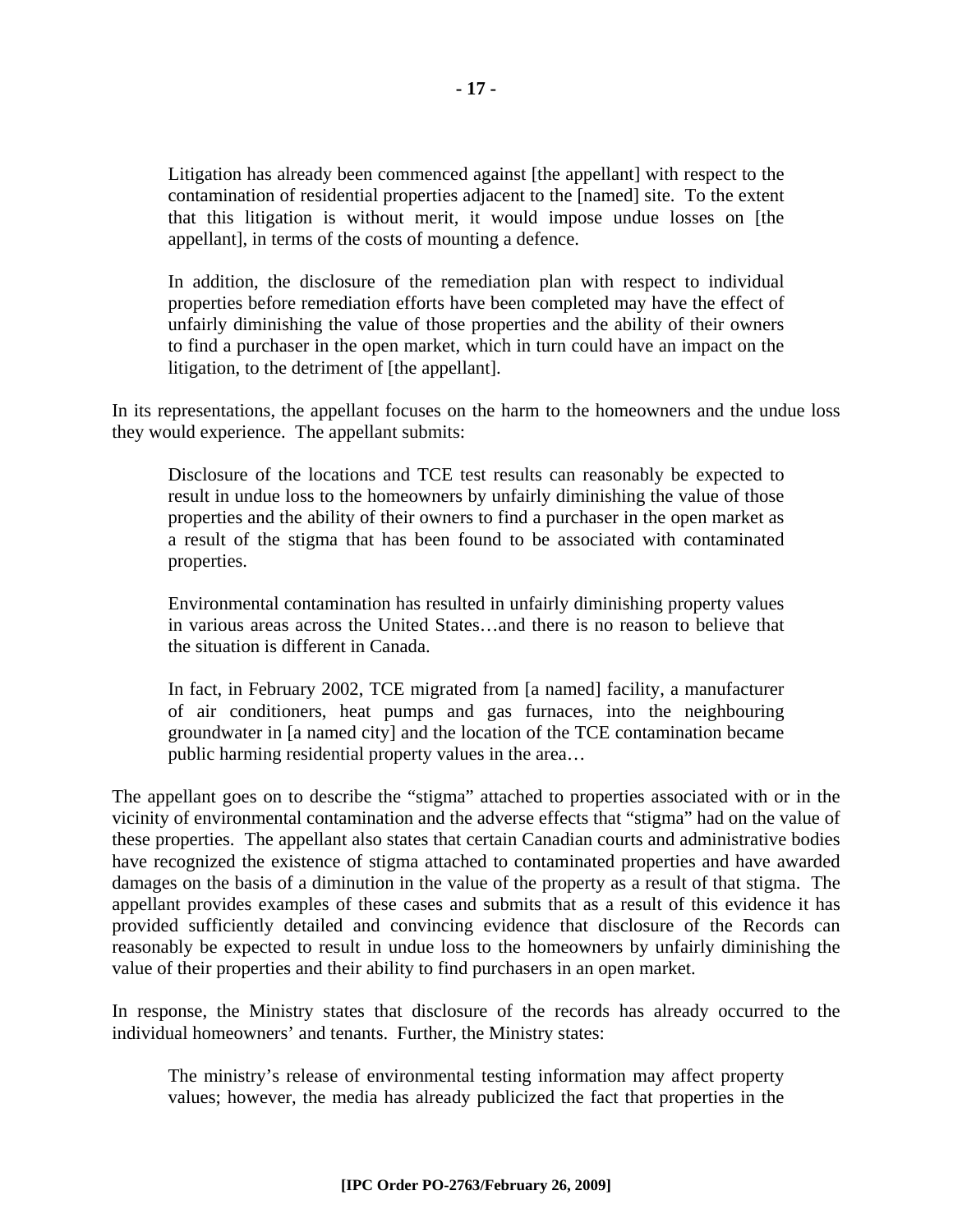vicinity of [the appellant] are affected by TCE contamination. Disclosure of the information will clearly outline which ones are affected and which ones are not. The records will also reveal which properties have been cleaned up to Ministry requirements.

#### **Analysis and Finding**

I do not find the appellant's argument that disclosure would result in undue loss to itself as it would be forced to mount a defence against litigation that has already been commenced against it to be persuasive. I find the appellant's submission on this point to be unhelpful. I have no evidence before me or in the records to suggest that the litigation being brought against the appellant is without merit. Furthermore, the appellant has not provided detailed and convincing evidence that disclosure could reasonably be expected to result in undue loss to itself in the litigation. Prior orders of this office have determined that a finding by a court of law cannot be considered an "undue loss" for the purposes of section 17(1)(c) (see Order PO-2490).

I accept that the stigma of environmental contamination can result in the lowering of property values and may affect the ability of property owners to sell their properties in the free market. However, in this particular case, I find that the appellant has not provided me with detailed and convincing evidence that the disclosure of these records could reasonably result in undue loss to the homeowners. Firstly, as the Ministry notes, the media has already reported of the contamination in the community. The records contain these newspaper reports. Secondly, from my review of the records, I find that there has already been some public disclosure of the test results to the homeowners and businesses in the community. And finally, I agree with the Ministry's representations that the information in the records including test results and remediation reports provide a clearer picture of those properties that have been properly remediated to Ministry standards. I am not persuaded that disclosure of these records would result in undue loss to the homeowners in the community. In Order PO-1732-F, former Assistant Commissioner Tom Mitchinson dealt with a similar argument in relation to the harm in section 17(1)(a) of the *Act*. The Assistant Commissioner stated the following:

On a larger scale, the appellant submits that disclosure may interfere with further negotiations for the sale of the appellant's site due to the stigma of environmental contamination. The appellant goes on to argue that disclosure could result in competitors and customers perceiving that, due to the appellant's significant remediation costs, it is striving to keep its costs down and is, therefore, vulnerable to negotiations on price and volume for its products and other such perceptions.

There has already been a significant degree of disclosure to the requester both before and during the processing of these appeals. Some of these documents, such as Certificates of Approval for the remediation activities undertaken by the appellant, are, according to the Ministry, publicly available records, which would presumably come to the attention of any potential purchaser as part of a basic due diligence exercise. With the exception of certain identified records that otherwise